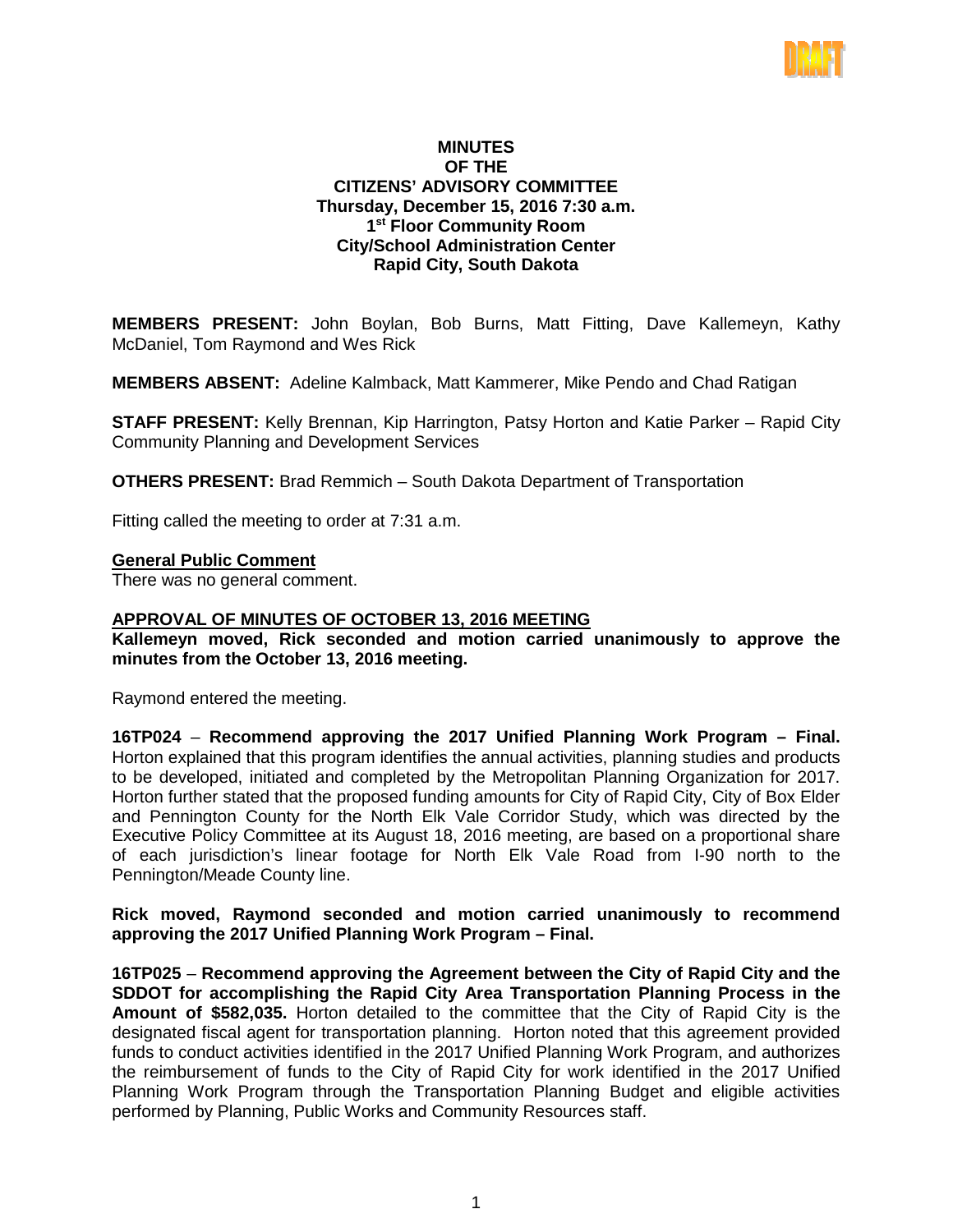

**McDaniel moved, Kallemeyn seconded and motion carried unanimously to recommend approving the Agreement between the City of Rapid City and the SDDOT for accomplishing the Rapid City Area Transportation Planning Process in the Amount of \$582,035.**

Fitting entered the meeting.

Horton introduced Brennan to the committee.

**16TP031** – **Recommend approving the Citizens Advisory Committee Bylaw Revision.** Harrington informed the committee that staff is currently in the process of amending Rapid City Area Metropolitan Planning Organization's Operations Plan to update language that references Fixing America's Surface Transportation Act (FAST Act), the new highway bill adopted on December 4, 2015. As part of the Operations Plan changes, staff is also proposing revisions to the Citizens Advisory Committee Bylaws. Harrington went on to explain that these changes ensure that the process used by Meade County to appoint committee representation is accurately reflected, and that any member of the public participating in a committee meeting that is not a "voting member" is considered a "non-voting member."

In response to a comment made by McDaniel, Horton stated that pending approval by the Executive Policy Committee, the bylaws would be changed to read that the basic requirement for members would be to live or work within the MPO Boundary.

Boylan inquired about the term for the appointment made by the Meade County Commission, with Horton confirming that the appointment made by the Meade County Commission is for two years and an appointment to the committee by MPO Staff is for three years.

**Burns moved, Boylan seconded and motion carried unanimously to recommend approving the Citizens Advisory Committee Bylaw Revision with a change to section 3 stating members can live or work within the MPO Boundary.** 

**16TP032** – **Recommend approving the Technical Coordinating Committee Bylaw Revision.** Harrington disclosed that staff is currently in the process of amending Rapid City Area Metropolitan Planning Organization's Operations Plan to update language that references Fixing America's Surface Transportation Act (FAST Act), the new highway bill adopted on December 4, 2015. As part of the Operations Plan changes, staff is also proposing revision to the Technical Coordinating Committee Bylaws. Harrington pointed out that these changes ensure that the membership includes an additional staff member from the Rapid City Long Range Planning Division, and removes the Finance Officer for the City of Summerset, to ensure consistency with other smaller community representation. It also adds representation from the Air Transportation, Trucking Industry, and Rail Industry. All of the new members are considered voting members.

## **Rick moved, Kallemeyn seconded and motion carried unanimously to recommend approving the Technical Coordinating Committee Bylaw Revision.**

**16TP026** – **Recommend approving the Operations Plan – Final.** Harrington detailed to the committee that the Rapid City Area Metropolitan Planning Organization has revised its Operations Plan to include updates to the current transportation funding bill and requirements to the Fixing America's Surface Transportation Act (FAST Act), adding the City of Piedmont as a participant in the Metropolitan Planning Process, updated department names and personnel titles, updated funding program names, and updated Citizens' Advisory Committee and Technical Coordinating Committee Bylaws. Discussion ensued.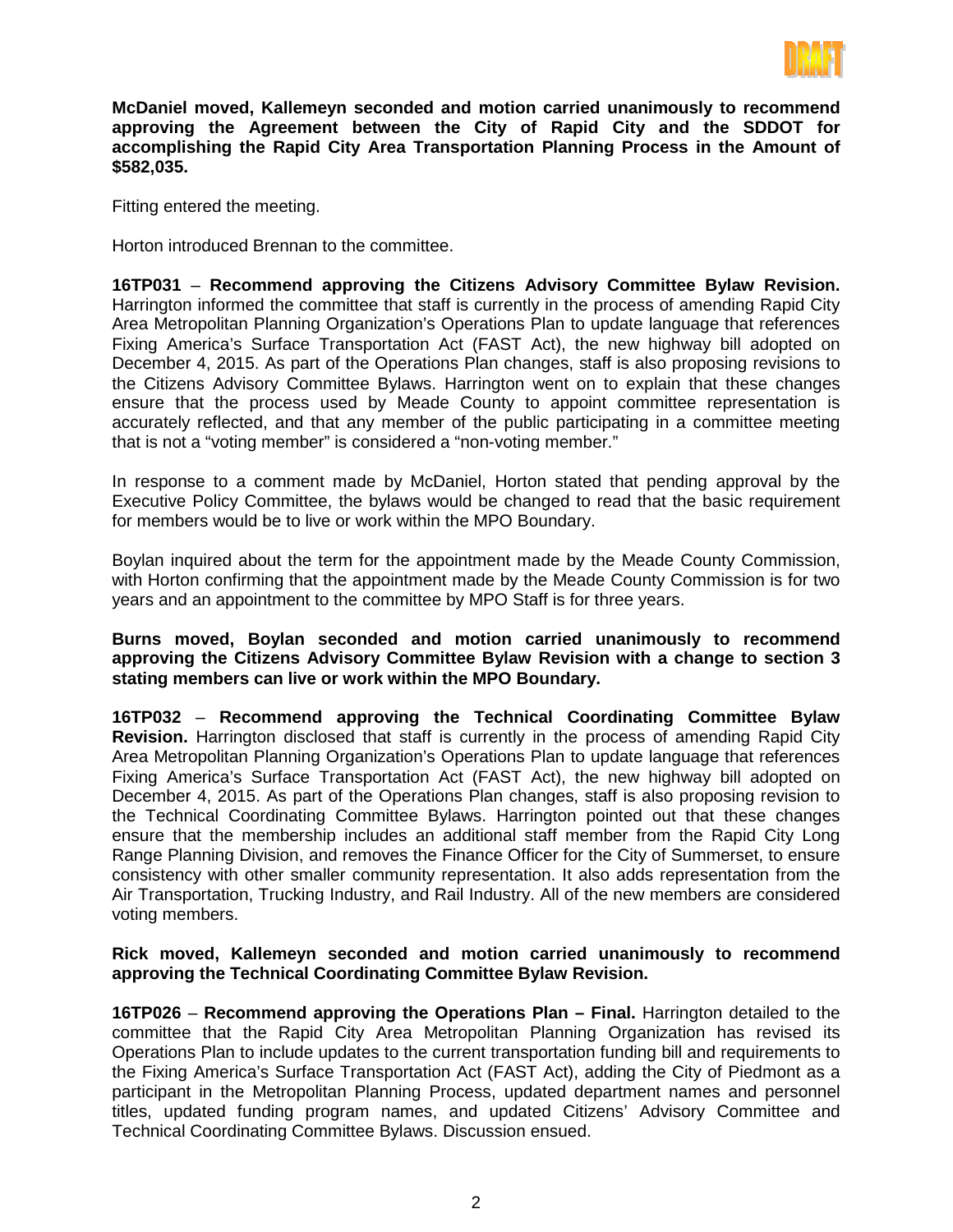

## **Rick moved, Burns seconded and motion carried unanimously to recommend approving the Operations Plan – Final.**

**16TP027** – **Recommend approving the Participation Plan – Final.** Harrington explained to the committee that the Participation Plan defines the process to be followed in developing transportation planning documents for the region and how it identifies the actions to be carried out to ensure opportunities exist for the public to be involved in transportation planning activities and establishes policies to follow as required in the current federal transportation act, the Fixing America's Surface Transportation Act (FAST Act).

Harrington also stated that specific process information has been added on how the Metropolitan Planning Organization will consult with government and environmental agencies to insure the agencies' views are included in the Metropolitan Planning Organization's transportation planning process.

**Burns moved, Rick seconded and motion carried unanimously to recommend approving the Participation Plan – Final.**

**16TP034** – **Recommend approving the 2017-2020 Transportation Improvement Program Amendment 17-001.** Harrington breifed the committee on this amendment that removes a project programmed in 2019 to construct median crossovers on Interstate 90 and locations along Interstate 90 to a maintenance project programmed for 2017, modify turning lanes at the Interstate 90 Exit 67 location in 2017, add a 2017 project to perform a high friction surface treatment on state highways in the region to improve safety, remove a project programmed in 2018 to perform intersection improvements in the region and defers a 2016 project to perform slide repair on Radar Hill Road to 2017.

**Kallemeyn moved, Rick seconded and motion carried unanimously to recommend approving the 2017-2020 Transportation Improvement Program Amendment 17-001.**

**16TP036** – **Recommend approving the Rapid City Area MPO Conflict of Interest Policy.** Horton advised the committee on the policy that ensures adherence to SDCL 1-56-10 and SDCL 3-23 by all Rapid City Area Metropolitian Planning Organization committee members. Discussion ensued.

**McDaniel moved, Rick seconded and motion carried unanimously to recommend approving the Rapid City Area MPO Conflict of Interest Policy.**

**16TP037** – **Recommend approving the 2016 Annual Listing of Obligated Projects.** Harrington informed the committee that each year, the Rapid City Area Metropolitan Planning Organization is required to develop the Annual Listing of Obligated Transportation Projects identifying the status of the transportation projects shown in the Transportation Improvement Program for fiscal year 2016.

**Rick moved, Kallemeyn seconded and motion carried unanimously to recommend approving the 2016 Annual Listing of Obligated Projects.**

**16TP040** – **Acknowledge the 2017 Transportation Product Due Dates.** Horton explained to the committee that this document serves as a guideline for workflow during 2017.

**Raymond moved, Rick seconded and motion carried unanimously to recommend acknowledging the 2017 Transportation Product Due Dates.**